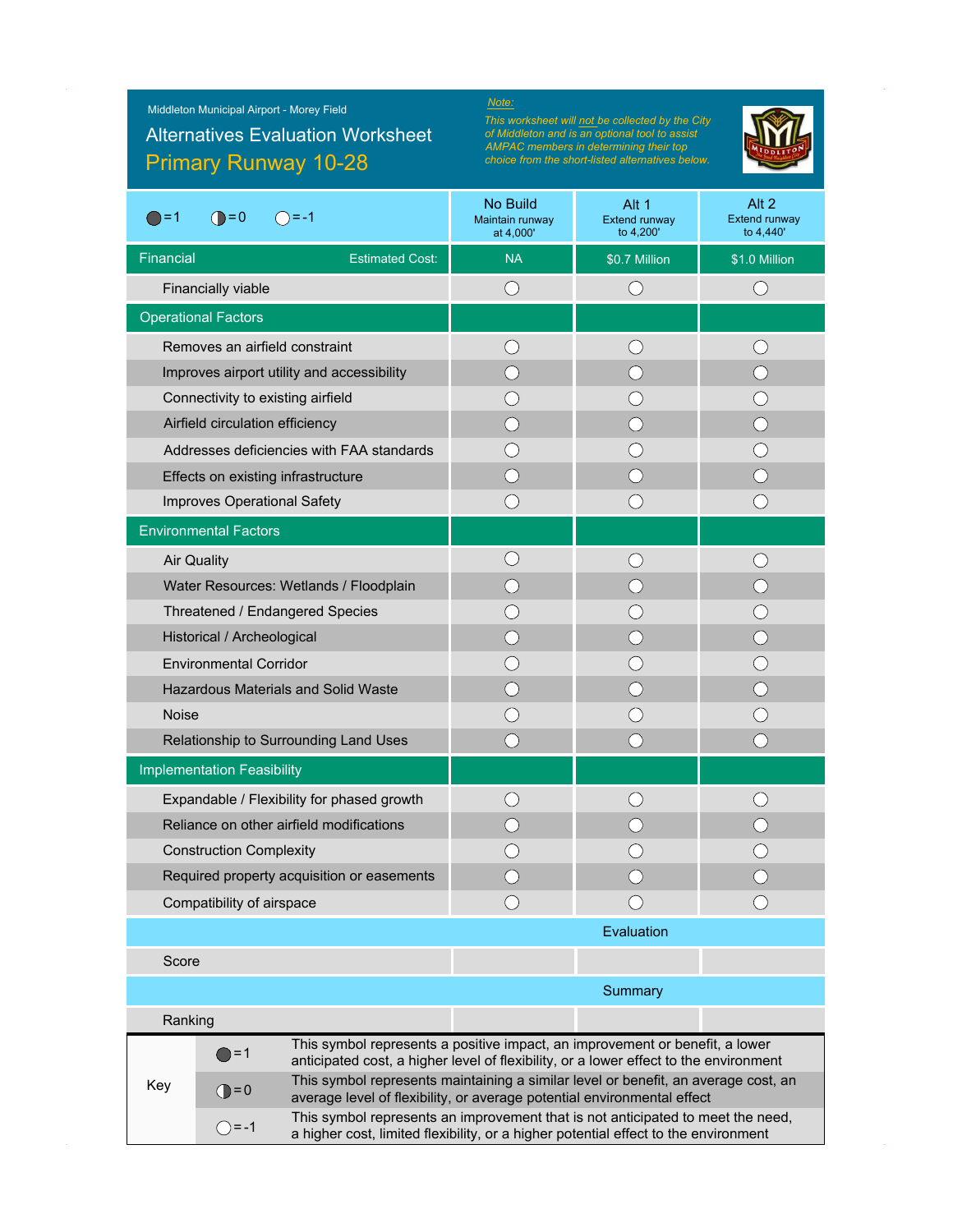Middleton Municipal Airport - Morey Field

## Crosswind Runway 01-19 Alternatives Evaluation Worksheet

#### *Note:*

*This worksheet will not be collected by the City of Middleton and is an optional tool to assist AMPAC members in determining their top choice from the short-listed alternatives below.*



| $\bigcirc$ = 0<br>$\bigcirc$ = 1<br>$() = -1$                                                                                                                                             | No Build<br>Maintain turf<br>runway at 1,800'                                                                                                                         | Alt 2<br>Shorten turf<br>runway to 1,000'     | Alt <sub>3</sub><br>Shorten / Shift turf<br>runway to 1,250' | Alt <sub>6</sub><br>Pave to 3,280'<br>(Taxiway East) | Alt 7<br>Pave to 3,280'<br>(Taxiway West)   |  |  |
|-------------------------------------------------------------------------------------------------------------------------------------------------------------------------------------------|-----------------------------------------------------------------------------------------------------------------------------------------------------------------------|-----------------------------------------------|--------------------------------------------------------------|------------------------------------------------------|---------------------------------------------|--|--|
| Financial<br><b>Estimated Cost:</b>                                                                                                                                                       | <b>NA</b>                                                                                                                                                             | <b>NA</b>                                     | \$0.1 Million                                                | \$18.4 Million                                       | \$17.7 Million                              |  |  |
| Financially viable                                                                                                                                                                        | $\bigcirc$                                                                                                                                                            | $\bigcirc$                                    | $\bigcirc$                                                   | $\bigcirc$                                           | $\bigcirc$                                  |  |  |
| <b>Operational Factors</b>                                                                                                                                                                |                                                                                                                                                                       |                                               |                                                              |                                                      |                                             |  |  |
| Removes an airfield constraint                                                                                                                                                            | $( \ )$                                                                                                                                                               | ()                                            | $\left(\right)$                                              | $($ )                                                | $($ $)$                                     |  |  |
| Improves airport utility and accessibility                                                                                                                                                |                                                                                                                                                                       |                                               | $\left(\right)$                                              |                                                      |                                             |  |  |
| Connectivity to existing airfield                                                                                                                                                         | $\left( \quad \right)$                                                                                                                                                | $\left( \begin{array}{c} \end{array} \right)$ | ( )                                                          |                                                      | $(\ )$                                      |  |  |
| Airfield circulation efficiency                                                                                                                                                           | ( )                                                                                                                                                                   | $(\ )$                                        | $\bigcirc$                                                   | $( \ )$                                              | $\bigcirc$                                  |  |  |
| Addresses deficiencies with FAA standards                                                                                                                                                 |                                                                                                                                                                       | $\Box$                                        | ( )                                                          |                                                      | ( )                                         |  |  |
| Effects on existing infrastructure                                                                                                                                                        |                                                                                                                                                                       | ()                                            | $\bigcirc$                                                   | ()                                                   | ( )                                         |  |  |
| Improves Operational Safety                                                                                                                                                               | ()                                                                                                                                                                    | O                                             | O                                                            | O                                                    | O                                           |  |  |
| <b>Environmental Factors</b>                                                                                                                                                              |                                                                                                                                                                       |                                               |                                                              |                                                      |                                             |  |  |
| <b>Air Quality</b>                                                                                                                                                                        | ◯                                                                                                                                                                     | ()                                            | O                                                            | $\left(\begin{array}{c} \end{array}\right)$          | $\left(\begin{array}{c} \end{array}\right)$ |  |  |
| Water Resources: Wetlands / Floodplain                                                                                                                                                    | $( \ )$                                                                                                                                                               | ( )                                           | ◯                                                            | $($ )                                                | $\bigcirc$                                  |  |  |
| Threatened / Endangered Species                                                                                                                                                           | ()                                                                                                                                                                    |                                               | $\left(\cdot\right)$                                         |                                                      |                                             |  |  |
| Historical / Archeological                                                                                                                                                                | $\bigcirc$                                                                                                                                                            | ( )                                           | $\left(\begin{array}{c} \end{array}\right)$                  | $($ )                                                | $\bigcirc$                                  |  |  |
| <b>Environmental Corridor</b>                                                                                                                                                             |                                                                                                                                                                       |                                               | $\left(\cdot\right)$                                         |                                                      | ( )                                         |  |  |
| <b>Hazardous Materials and Solid Waste</b>                                                                                                                                                | ( )                                                                                                                                                                   | $(\ )$                                        | $\left(\begin{array}{c} \end{array}\right)$                  |                                                      | О                                           |  |  |
| <b>Noise</b>                                                                                                                                                                              | $\left(\begin{array}{c} \end{array}\right)$                                                                                                                           | ()                                            | $\left(\begin{array}{c} \end{array}\right)$                  |                                                      |                                             |  |  |
| Relationship to Surrounding Land Uses                                                                                                                                                     | $\bigcirc$                                                                                                                                                            | ◯                                             | $\left(\begin{array}{c} \end{array}\right)$                  | ◯                                                    | $\bigcirc$                                  |  |  |
| <b>Implementation Feasibility</b>                                                                                                                                                         |                                                                                                                                                                       |                                               |                                                              |                                                      |                                             |  |  |
| Expandable / Flexibility for phased growth                                                                                                                                                | $( \ )$                                                                                                                                                               | ( )                                           | $\left(\cdot\right)$                                         | ( )                                                  |                                             |  |  |
| Reliance on other airfield modifications                                                                                                                                                  | ()                                                                                                                                                                    | $\left( \begin{array}{c} \end{array} \right)$ | $(\ )$                                                       | ()                                                   |                                             |  |  |
| <b>Construction Complexity</b>                                                                                                                                                            |                                                                                                                                                                       |                                               |                                                              |                                                      |                                             |  |  |
| Required property acquisition or easements                                                                                                                                                |                                                                                                                                                                       |                                               |                                                              |                                                      |                                             |  |  |
| Compatibility of airspace                                                                                                                                                                 |                                                                                                                                                                       |                                               | $\bigcirc$                                                   | $($ )                                                |                                             |  |  |
|                                                                                                                                                                                           | Evaluation                                                                                                                                                            |                                               |                                                              |                                                      |                                             |  |  |
| Score                                                                                                                                                                                     |                                                                                                                                                                       |                                               |                                                              |                                                      |                                             |  |  |
|                                                                                                                                                                                           | Summary                                                                                                                                                               |                                               |                                                              |                                                      |                                             |  |  |
| Ranking                                                                                                                                                                                   |                                                                                                                                                                       |                                               |                                                              |                                                      |                                             |  |  |
| $\bigcirc$ =1                                                                                                                                                                             | This symbol represents a positive impact, an improvement or benefit, a lower<br>anticipated cost, a higher level of flexibility, or a lower effect to the environment |                                               |                                                              |                                                      |                                             |  |  |
| Key<br>$\bigcirc$ = 0                                                                                                                                                                     | This symbol represents maintaining a similar level or benefit, an average cost, an<br>average level of flexibility, or average potential environmental effect         |                                               |                                                              |                                                      |                                             |  |  |
| This symbol represents an improvement that is not anticipated to meet the need,<br>$\bigcirc$ = -1<br>a higher cost, limited flexibility, or a higher potential effect to the environment |                                                                                                                                                                       |                                               |                                                              |                                                      |                                             |  |  |